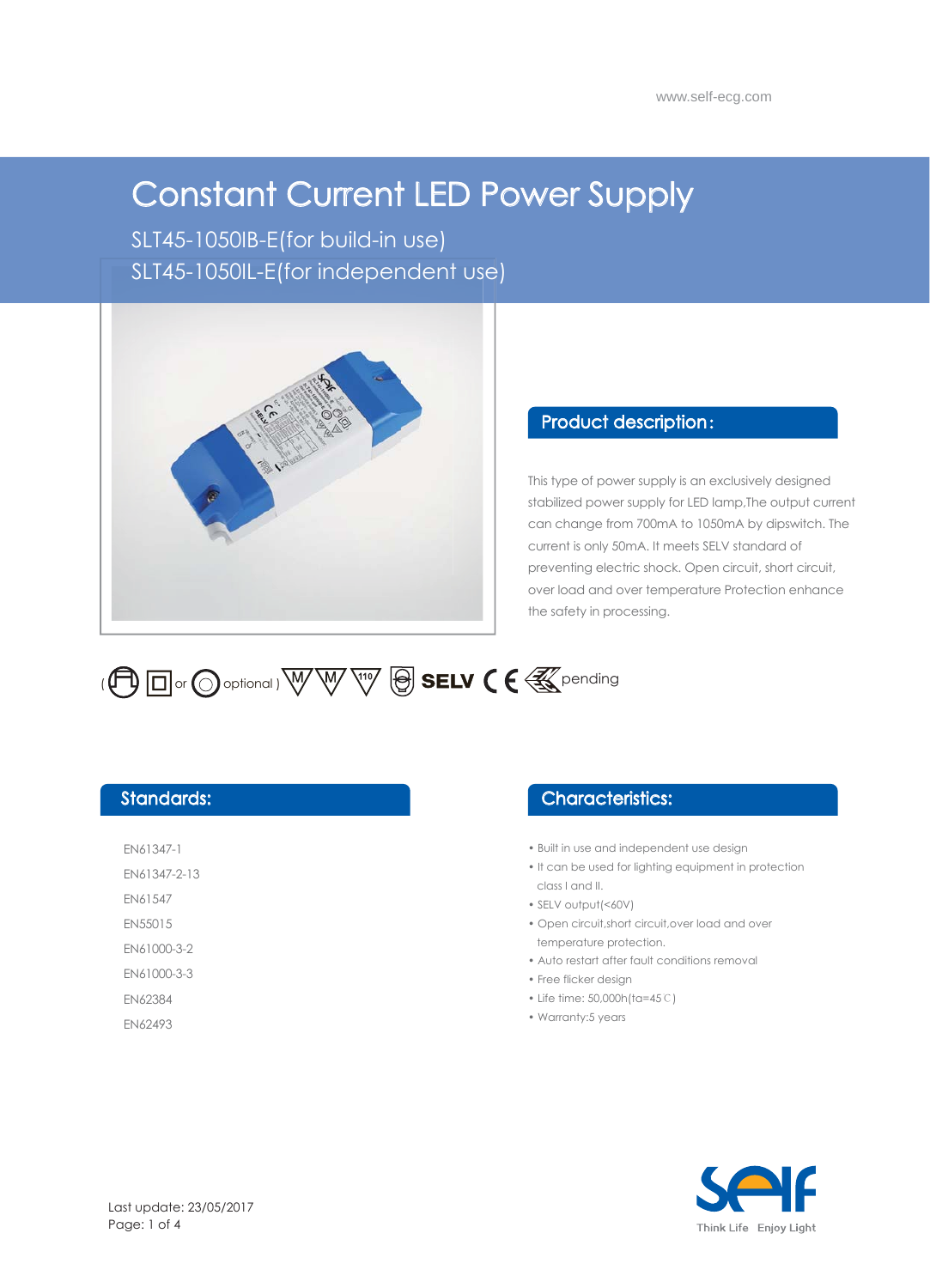# Specifications:

| Model               |                                                                 | SLT45-1050IB-E(for build-in use) SLT45-1050IL-E(for independent use)         |
|---------------------|-----------------------------------------------------------------|------------------------------------------------------------------------------|
| Output              | turn on time $(S)^\mathbf{O}$                                   | $\leq 0.5$                                                                   |
|                     | output current(mA) <sup>O</sup>                                 | 700/750/800/850/900/950/1000/1050                                            |
|                     | output current tolerance <sup>9</sup>                           | $+/-5%$                                                                      |
|                     | ripple current(mA) <sup>3</sup>                                 | $<7\%$ (Ip-p)                                                                |
|                     | working voltage range(V)                                        | $30 - 42$                                                                    |
|                     | output power range(W)                                           | $21 - 42$                                                                    |
|                     | Max. output voltage(V)                                          | 50                                                                           |
|                     | output safety rating                                            | SELV                                                                         |
|                     | dimming interface                                               | <b>No</b>                                                                    |
|                     | dimming range                                                   | n/a                                                                          |
| Input               | rated supply voltage(Vac)                                       | 220-240                                                                      |
|                     | voltage range(Vac)                                              | 198-264                                                                      |
|                     | line frequency(Hz)                                              | 50/60                                                                        |
|                     | input current(mA)                                               | Max.220                                                                      |
|                     | input power(W) <sup>0</sup>                                     | 47                                                                           |
|                     | efficiency <sup>O</sup>                                         | 90                                                                           |
|                     | power factor <sup>0</sup>                                       | 0.95                                                                         |
|                     | THD <sup>O</sup>                                                | $<$ 20%                                                                      |
|                     | inrush current(lpk) <sup>o</sup>                                | 17A/120uS                                                                    |
| Protection          | input over voltage protection                                   | <b>YES</b>                                                                   |
|                     | short circuit protection                                        | <b>YES</b>                                                                   |
|                     | over temperature protection                                     | <b>YES</b>                                                                   |
|                     | automatic restart                                               | <b>YES</b>                                                                   |
|                     | over load protection                                            | <b>YES</b>                                                                   |
|                     | surge capacity                                                  | L-N: 1kV                                                                     |
| Ambient<br>and Life | Ta(C)                                                           | $-25+50$                                                                     |
|                     | Tc max. $(C)$                                                   | 85                                                                           |
|                     | nominal life-time(hrs)                                          | 50'000@Ta=45C                                                                |
|                     | guarantee(years)                                                | 5                                                                            |
|                     | MTBF(hrs)                                                       | 50'0000                                                                      |
|                     | Storage Temperature(C)                                          | $-3080$                                                                      |
|                     | ambient humidity range                                          | 5%85%RH, Not condensing                                                      |
|                     | audible noise(dB)                                               | $<$ 20dBA                                                                    |
| Other               | weight(g)                                                       | 124/148                                                                      |
|                     | dimensions (LxWxH)(mm)                                          | 96×42×29.8/139x42x29.8                                                       |
|                     | casing material                                                 | Plastic                                                                      |
|                     | housing colour                                                  | Grey/Grey and blue                                                           |
|                     | connecting method                                               | <b>PUSH Terminal block</b>                                                   |
|                     | type of protection                                              | <b>IP20</b>                                                                  |
|                     | protection class                                                | ClassII                                                                      |
| Note                | 1. At 230Vac, 50Hz, full load.<br>3. At 230Vac, 50Hz, LED load. | 2. Tolerance:includes set up tolerance, line regulation and load regulation. |

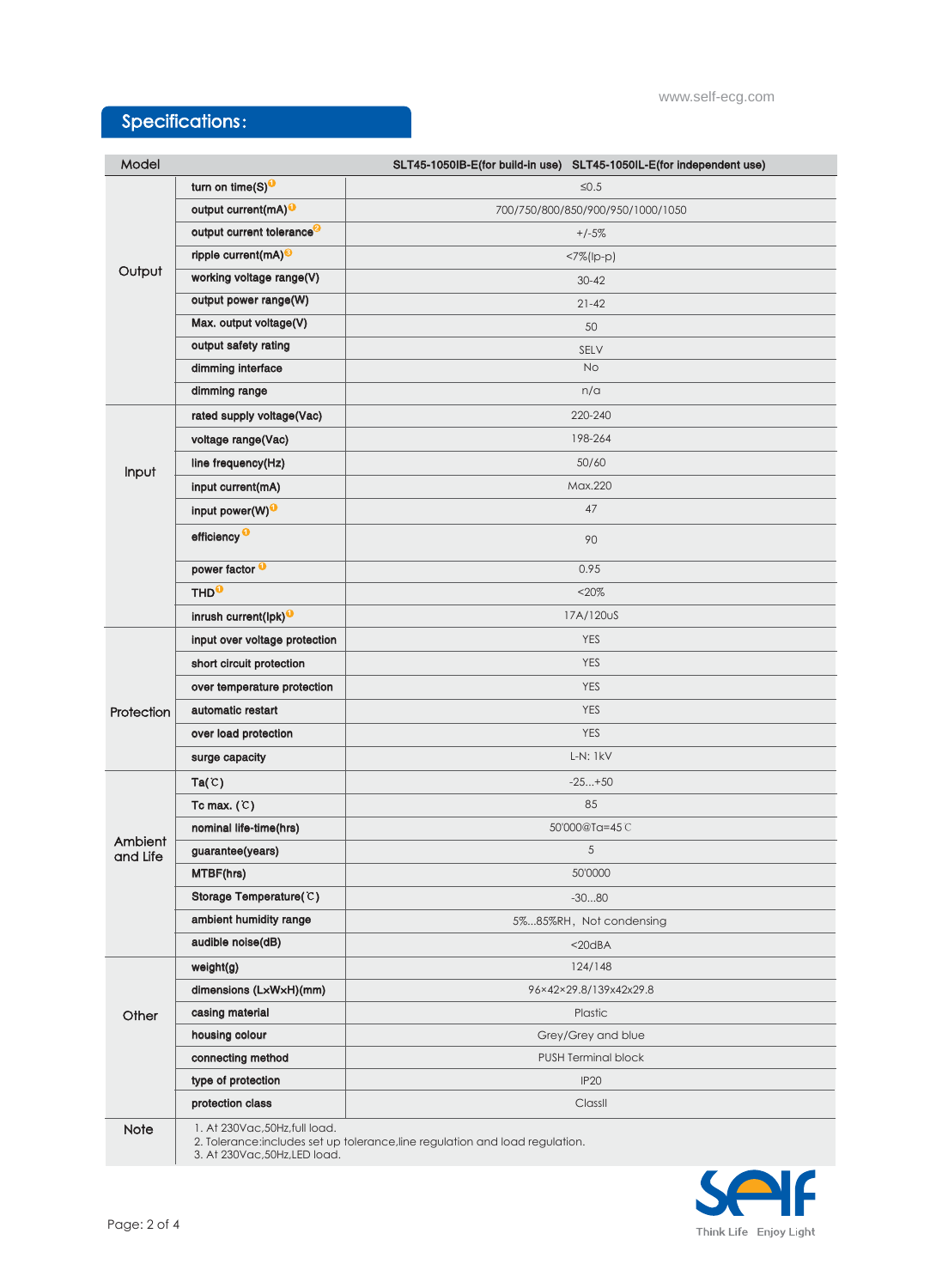# Dimensions(mm): 96 29.8  $rac{4}{5}$ 29.8 139  $\vdash$ 131 رلھ  $\bigoplus$ 42 34-63

Wiring diagram:



# Application:

Built-in application Independent application